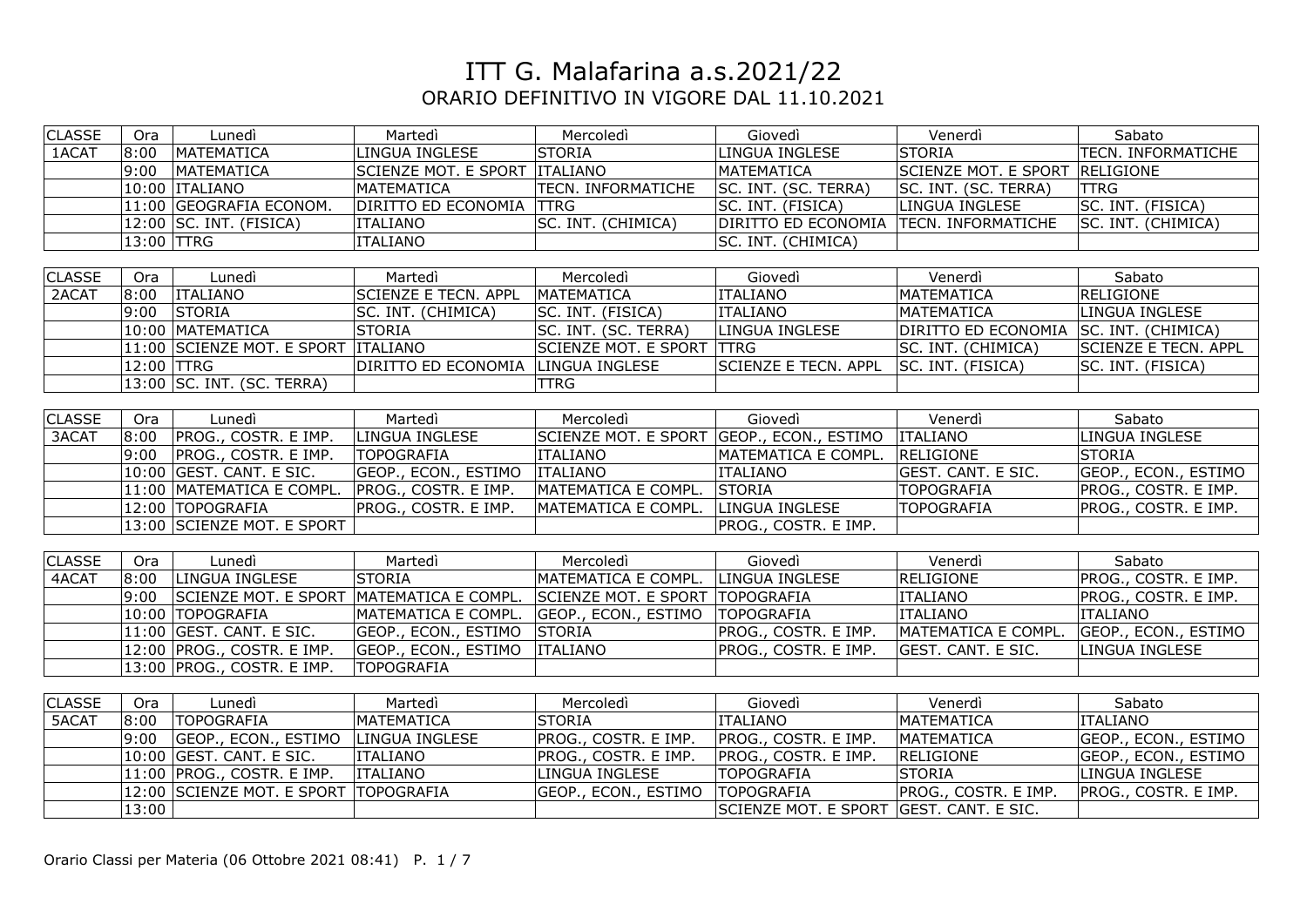| <b>CLASSE</b> | Ora        | Lunedì                                    | Martedì                                                                        | Mercoledì                               | Giovedì                                              | Venerdì                     | Sabato                                   |
|---------------|------------|-------------------------------------------|--------------------------------------------------------------------------------|-----------------------------------------|------------------------------------------------------|-----------------------------|------------------------------------------|
| 2BCAT         | 8:00       | <b>ITALIANO</b>                           | MATEMATICA                                                                     | LINGUA INGLESE                          | MATEMATICA                                           | <b>TTRG</b>                 | SC. INT. (CHIMICA)                       |
|               |            | 9:00 TTALIANO                             | <b>SCIENZE E TECN. APPL</b>                                                    | RELIGIONE                               | LINGUA INGLESE                                       |                             | SCIENZE MOT. E SPORT DIRITTO ED ECONOMIA |
|               | 10:00 TTRG |                                           | DIRITTO ED ECONOMIA ITALIANO                                                   |                                         | SC. INT. (SC. TERRA)                                 | SCIENZE E TECN. APPL        | SC. INT. (FISICA)                        |
|               |            | $11:00$ SC. INT. (FISICA)                 | SC. INT. (SC. TERRA)                                                           | <b>STORIA</b>                           | <b>TTRG</b>                                          | <b>STORIA</b>               | LINGUA INGLESE                           |
|               |            | 12:00 MATEMATICA                          | SC. INT. (CHIMICA)                                                             | SCIENZE MOT. E SPORT SC. INT. (CHIMICA) |                                                      | <b>ITALIANO</b>             | <b>SCIENZE E TECN. APPL</b>              |
|               |            | 13:00 MATEMATICA                          |                                                                                |                                         | SC. INT. (FISICA)                                    |                             |                                          |
|               |            |                                           |                                                                                |                                         |                                                      |                             |                                          |
| <b>CLASSE</b> | Ora        | Lunedì                                    | Martedì                                                                        | Mercoledì                               | Giovedì                                              | Venerdì                     | Sabato                                   |
| 3BCAT         |            |                                           | 8:00 GEOP., ECON., ESTIMO GEOP., ECON., ESTIMO SCIENZE MOT. E SPORT TOPOGRAFIA |                                         |                                                      | <b>ITALIANO</b>             | GEOP., ECON., ESTIMO                     |
|               | 9:00       |                                           | SCIENZE MOT. E SPORT COMPL. DI MATEMATICA MATEMATICA                           |                                         | <b>ITALIANO</b>                                      | LINGUA INGLESE              | RELIGIONE                                |
|               |            | 10:00 PROG., COSTR. E IMP.                | <b>TOPOGRAFIA</b>                                                              | <b>ITALIANO</b>                         | <b>ITALIANO</b>                                      | <b>MATEMATICA</b>           | PROG., COSTR. E IMP.                     |
|               |            | 11:00 PROG., COSTR. E IMP.                | LINGUA INGLESE                                                                 | <b>STORIA</b>                           | LINGUA INGLESE                                       | <b>MATEMATICA</b>           | <b>GEST. CANT. E SIC.</b>                |
|               |            | 12:00 STORIA                              | PROG., COSTR. E IMP.                                                           | PROG., COSTR. E IMP.                    | <b>GEST. CANT. E SIC.</b>                            | <b>TOPOGRAFIA</b>           | <b>TOPOGRAFIA</b>                        |
|               | 13:00      |                                           | PROG., COSTR. E IMP.                                                           | PROG., COSTR. E IMP.                    |                                                      |                             |                                          |
|               |            |                                           |                                                                                |                                         |                                                      |                             |                                          |
| <b>CLASSE</b> | Ora        | Lunedì                                    | Martedì                                                                        | Mercoledì                               | Giovedì                                              | Venerdì                     | Sabato                                   |
| 4BCAT         | 8:00       | GEST. CANT. E SIC.                        | <b>ITALIANO</b>                                                                | <b>STORIA</b>                           | <b>ITALIANO</b>                                      | LINGUA INGLESE              | <b>GEST. CANT. E SIC.</b>                |
|               | 9:00       | GEOP., ECON., ESTIMO PROG., COSTR. E IMP. |                                                                                |                                         | SCIENZE MOT. E SPORT GEOP., ECON., ESTIMO TOPOGRAFIA |                             | <b>LINGUA INGLESE</b>                    |
|               |            | 10:00 SCIENZE MOT. E SPORT LINGUA INGLESE |                                                                                | <b>TOPOGRAFIA</b>                       | MATEMATICA                                           | PROG., COSTR. E IMP.        | RELIGIONE                                |
|               |            | $11:00$ STORIA                            | MATEMATICA                                                                     | PROG., COSTR. E IMP.                    | PROG., COSTR. E IMP.                                 | PROG., COSTR. E IMP.        | <b>TOPOGRAFIA</b>                        |
|               |            | 12:00 PROG., COSTR. E IMP.                | MATEMATICA                                                                     | GEOP., ECON., ESTIMO                    | COMPL. DI MATEMATICA ITALIANO                        |                             | <b>TOPOGRAFIA</b>                        |
|               | 13:00      |                                           |                                                                                | GEOP., ECON., ESTIMO                    |                                                      | <b>ITALIANO</b>             |                                          |
|               |            |                                           |                                                                                |                                         |                                                      |                             |                                          |
| <b>CLASSE</b> | Ora        | Lunedì                                    | Martedì                                                                        | Mercoledì                               | Giovedì                                              | Venerdì                     | Sabato                                   |
| 5BCAT         | 8:00       | PROG., COSTR. E IMP.                      | PROG., COSTR. E IMP.                                                           | PROG., COSTR. E IMP.                    | PROG., COSTR. E IMP.                                 | PROG., COSTR. E IMP.        | <b>TOPOGRAFIA</b>                        |
|               | 9:00       | <b>PROG., COSTR. E IMP.</b>               | STORIA                                                                         | PROG., COSTR. E IMP.                    | <b>MATEMATICA</b>                                    | <b>ITALIANO</b>             | <b>TOPOGRAFIA</b>                        |
|               |            | 10:00 TTALIANO                            | SCIENZE MOT. E SPORT LINGUA INGLESE                                            |                                         | MATEMATICA                                           | <b>ITALIANO</b>             | LINGUA INGLESE                           |
|               |            | 11:00 GEOP., ECON., ESTIMO                | <b>TOPOGRAFIA</b>                                                              | GEOP., ECON., ESTIMO                    | <b>ITALIANO</b>                                      | GEST. CANT. E SIC.          | <b>SCIENZE MOT. E SPORT</b>              |
|               |            | 12:00 GEOP., ECON., ESTIMO                | MATEMATICA                                                                     | <b>STORIA</b>                           | <b>RELIGIONE</b>                                     | LINGUA INGLESE              | GEOP., ECON., ESTIMO                     |
|               | 13:00      |                                           | <b>GEST. CANT. E SIC.</b>                                                      |                                         |                                                      | <b>TOPOGRAFIA</b>           |                                          |
|               |            |                                           |                                                                                |                                         |                                                      |                             |                                          |
| <b>CLASSE</b> | Ora        | Lunedì                                    | Martedì                                                                        | Mercoledì                               | Giovedì                                              | Venerdì                     | Sabato                                   |
| 1AELE         | 8:00       | LINGUA INGLESE                            | SC. INT. (SC. TERRA)                                                           | SC. INT. (FISICA)                       | SC. INT. (SC. TERRA)                                 | <b>MATEMATICA</b>           | <b>ITALIANO</b>                          |
|               | 9:00       | <b>TTRG</b>                               | <b>TECN. INFORMATICHE</b>                                                      | TECN. INFORMATICHE                      | LINGUA INGLESE                                       | <b>SCIENZE MOT. E SPORT</b> | <b>ITALIANO</b>                          |
|               |            | 10:00 ITALIANO                            | MATEMATICA                                                                     | LINGUA INGLESE                          | <b>TTRG</b>                                          | SC. INT. (FISICA)           | <b>GEOGRAFIA ECONOM.</b>                 |
|               |            | 11:00 DIRITTO ED ECONOMIA                 | MATEMATICA                                                                     | SC. INT. (CHIMICA)                      | <b>STORIA</b>                                        | <b>TECN. INFORMATICHE</b>   | <b>TTRG</b>                              |
|               |            | 12:00   MATEMATICA                        | SCIENZE MOT. E SPORT                                                           | <b>STORIA</b>                           | <b>ITALIANO</b>                                      | SC. INT. (CHIMICA)          | SC. INT. (FISICA)                        |
|               | 13:00      |                                           | SC. INT. (CHIMICA)                                                             | <b>RELIGIONE</b>                        |                                                      | DIRITTO ED ECONOMIA         |                                          |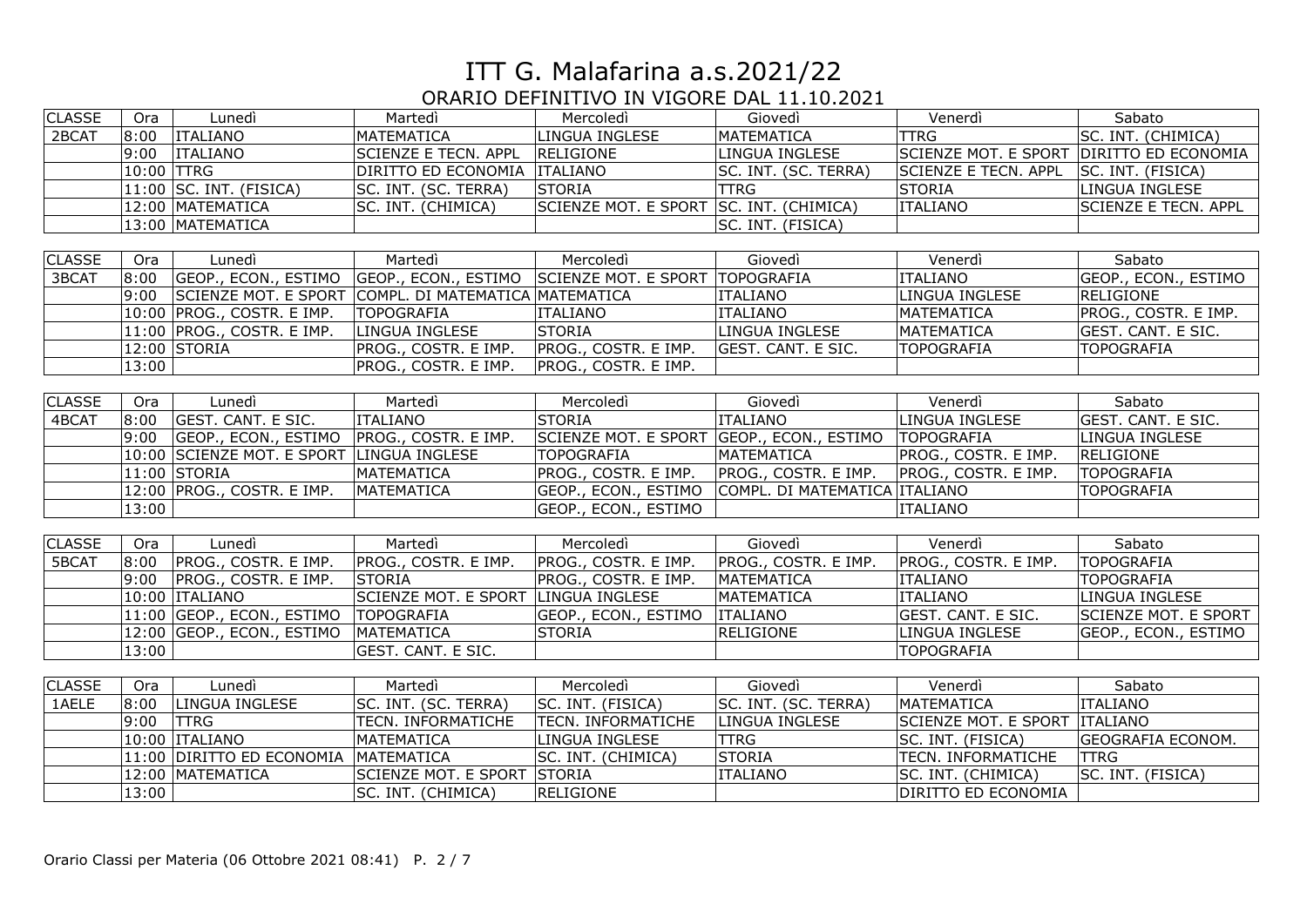| <b>CLASSE</b> | Ora        | Lunedì                         | Martedì                     | Mercoledì                   | Giovedì                         | Venerdì                     | Sabato                      |
|---------------|------------|--------------------------------|-----------------------------|-----------------------------|---------------------------------|-----------------------------|-----------------------------|
| 2AELE         | 8:00       | DIRITTO ED ECONOMIA MATEMATICA |                             | <b>SCIENZE E TECN. APPL</b> | <b>TTRG</b>                     | <b>SCIENZE E TECN. APPL</b> | SC. INT. (FISICA)           |
|               | 9:00       | SC. INT. (CHIMICA)             | LINGUA INGLESE              | LINGUA INGLESE              | SCIENZE MOT. E SPORT MATEMATICA |                             | <b>SCIENZE MOT. E SPORT</b> |
|               | 10:00 TTRG |                                | <b>ITALIANO</b>             | DIRITTO ED ECONOMIA         | SC. INT. (FISICA)               | <b>MATEMATICA</b>           | LINGUA INGLESE              |
|               |            | 11:00 MATEMATICA               | <b>ITALIANO</b>             | SC. INT. (FISICA)           | SC. INT. (CHIMICA)              | SC. INT. (SC. TERRA)        | SC. INT. (CHIMICA)          |
|               |            | 12:00 SCIENZE E TECN. APPL     | SC. INT. (SC. TERRA)        | RELIGIONE                   | <b>STORIA</b>                   | <b>STORIA</b>               | <b>TTRG</b>                 |
|               | 13:00      |                                |                             |                             | <b>ITALIANO</b>                 | <b>ITALIANO</b>             |                             |
|               |            |                                |                             |                             |                                 |                             |                             |
| <b>CLASSE</b> | Ora        | Lunedì                         | Martedì                     | Mercoledì                   | Giovedì                         | Venerdì                     | Sabato                      |
| 3AELE         | 8:00       | SISTEMI AUTOMATICI             | <b>ITALIANO</b>             | <b>ITALIANO</b>             | ELETTRONICA ED ELET.            | <b>STORIA</b>               | <b>SCIENZE MOT. E SPORT</b> |
|               | 9:00       | <b>SISTEMI AUTOMATICI</b>      | <b>SCIENZE MOT. E SPORT</b> | <b>ITALIANO</b>             | ELETTRONICA ED ELET.            | <b>TPSEE</b>                | <b>LINGUA INGLESE</b>       |
|               |            | 10:00 MATEMATICA               | SISTEMI AUTOMATICI          | ELETTRONICA ED ELET.        | ELETTRONICA ED ELET.            | ELETTRONICA ED ELET.        | <b>SISTEMI AUTOMATICI</b>   |
|               |            | 11:00 LINGUA INGLESE           | <b>TPSEE</b>                | <b>TPSEE</b>                | <b>ITALIANO</b>                 | ELETTRONICA ED ELET.        | MATEMATICA                  |
|               |            | 12:00 STORIA                   | ELETTRONICA ED ELET.        | <b>TPSEE</b>                | <b>LINGUA INGLESE</b>           | <b>RELIGIONE</b>            | <b>MATEMATICA</b>           |
|               |            | 13:00 TPSEE                    |                             |                             | COMPL. DI MATEMATICA            |                             |                             |
|               |            |                                |                             |                             |                                 |                             |                             |
| <b>CLASSE</b> | Ora        | Lunedì                         | Martedì                     | Mercoledì                   | Giovedì                         | Venerdì                     | Sabato                      |
| 4AELE         | 8:00       | MATEMATICA E COMPL.            | SISTEMI AUTOMATICI          | <b>SISTEMI AUTOMATICI</b>   | LINGUA INGLESE                  | <b>SCIENZE MOT. E SPORT</b> | <b>SISTEMI AUTOMATICI</b>   |
|               | 9:00       | MATEMATICA E COMPL.            | <b>ELETTRONICA ED ELET.</b> | ELETTRONICA ED ELET.        | <b>ITALIANO</b>                 | <b>TPSEE</b>                | ELETTRONICA ED ELET.        |
|               |            | 10:00 TPSEE                    | LINGUA INGLESE              | <b>SCIENZE MOT. E SPORT</b> | <b>STORIA</b>                   | <b>ITALIANO</b>             | <b>ITALIANO</b>             |
|               |            | 11:00 SISTEMI AUTOMATICI       | <b>TPSEE</b>                | <b>STORIA</b>               | <b>TPSEE</b>                    | ELETTRONICA ED ELET.        | <b>ITALIANO</b>             |
|               |            | 12:00 SISTEMI AUTOMATICI       | MATEMATICA E COMPL.         | <b>TPSEE</b>                | MATEMATICA E COMPL.             | ELETTRONICA ED ELET.        | LINGUA INGLESE              |
|               |            | 13:00 ELETTRONICA ED ELET.     |                             |                             |                                 | <b>RELIGIONE</b>            |                             |
|               |            |                                |                             |                             |                                 |                             |                             |
| <b>CLASSE</b> | Ora        | Lunedì                         | Martedì                     | Mercoledì                   | Giovedì                         | Venerdì                     | Sabato                      |
| 5AELE         | 8:00       | <b>TPSEE</b>                   | LINGUA INGLESE              | <b>TPSEE</b>                | <b>ITALIANO</b>                 | <b>TPSEE</b>                | <b>MATEMATICA</b>           |
|               | 9:00       | <b>TPSEE</b>                   | <b>SCIENZE MOT. E SPORT</b> | <b>TPSEE</b>                | <b>ITALIANO</b>                 | <b>ITALIANO</b>             | MATEMATICA                  |
|               |            | 10:00 LINGUA INGLESE           | <b>ITALIANO</b>             | ELETTRONICA ED ELET.        | LINGUA INGLESE                  | SISTEMI AUTOMATICI          | <b>SCIENZE MOT. E SPORT</b> |
|               |            | 11:00 ELETTRONICA ED ELET.     | STORIA                      | SISTEMI AUTOMATICI          | MATEMATICA                      | ELETTRONICA ED ELET.        | SISTEMI AUTOMATICI          |
|               |            | 12:00 STORIA                   | ELETTRONICA ED ELET.        | <b>SISTEMI AUTOMATICI</b>   | <b>TPSEE</b>                    | ELETTRONICA ED ELET.        | SISTEMI AUTOMATICI          |
|               |            | 13:00 RELIGIONE                | ELETTRONICA ED ELET.        |                             |                                 |                             |                             |
|               |            |                                |                             |                             |                                 |                             |                             |
| <b>CLASSE</b> | Ora        | Lunedì                         | Martedì                     | Mercoledì                   | Giovedì                         | Venerdì                     | Sabato                      |
| 1AGRA         | 8:00       | <b>STORIA</b>                  | <b>ITALIANO</b>             | DIRITTO ED ECONOMIA         | TECN. INFORMATICHE              | <b>TTRG</b>                 | LINGUA INGLESE              |
|               | 9:00       | <b>TTRG</b>                    | <b>ITALIANO</b>             | LINGUA INGLESE              | <b>TTRG</b>                     | SC. INT. (CHIMICA)          | TECN. INFORMATICHE          |
|               |            | 10:00 SC. INT. (SC. TERRA)     | TECN. INFORMATICHE          | <b>ITALIANO</b>             | LINGUA INGLESE                  | SC. INT. (FISICA)           | <b>SCIENZE MOT. E SPORT</b> |
|               |            | 11:00 RELIGIONE                | SC. INT. (CHIMICA)          | <b>STORIA</b>               | SC. INT. (SC. TERRA)            | MATEMATICA                  | SC. INT. (CHIMICA)          |
|               |            | 12:00 DIRITTO ED ECONOMIA      | MATEMATICA                  | <b>GEOGRAFIA ECONOM.</b>    | SC. INT. (FISICA)               | <b>MATEMATICA</b>           | <b>ITALIANO</b>             |
|               |            | 13:00 SC. INT. (FISICA)        | <b>SCIENZE MOT. E SPORT</b> |                             | MATEMATICA                      |                             |                             |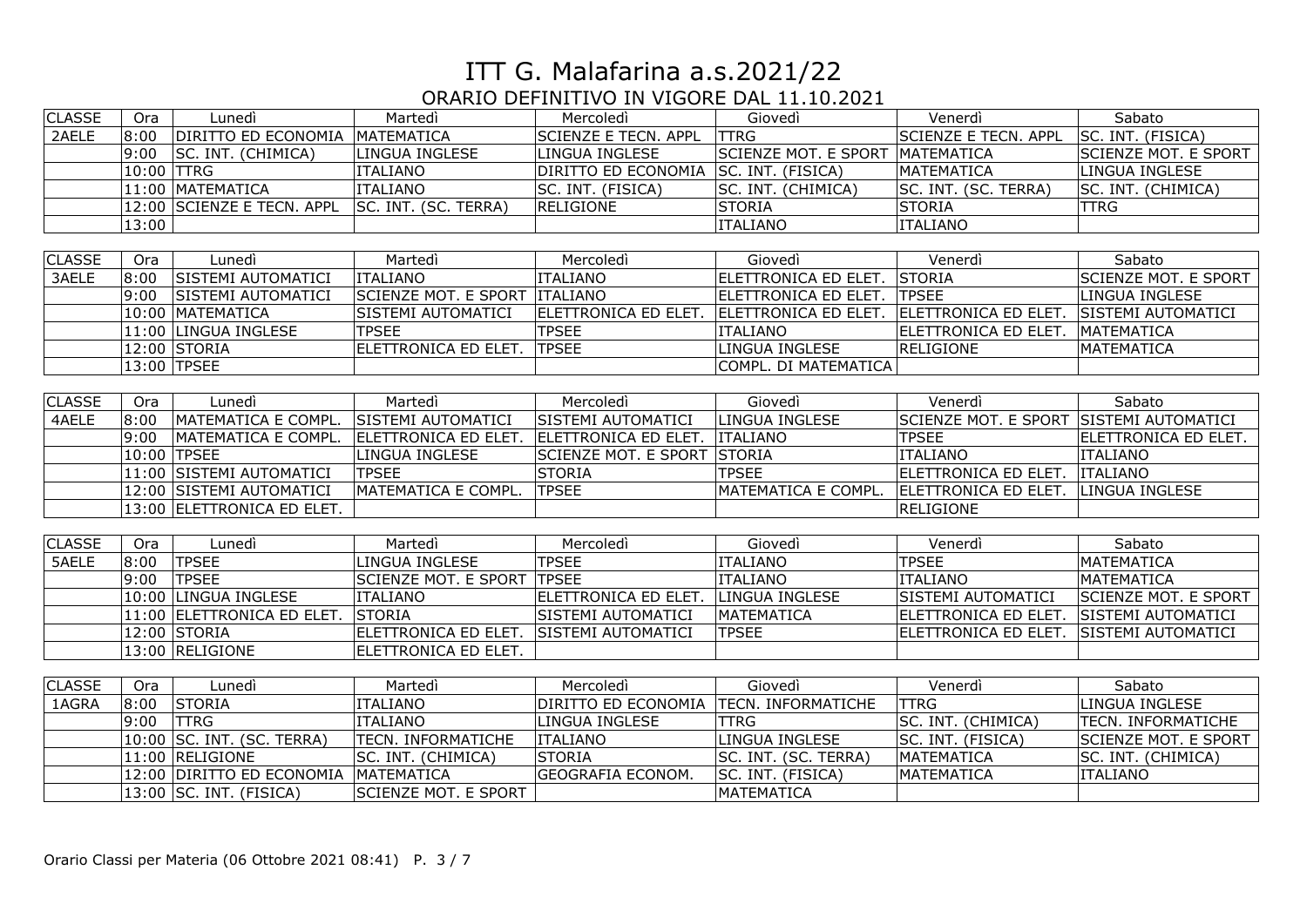| <b>CLASSE</b> | <b>Ora</b> | Lunedì                      | Martedì                     | Mercoledì                   | Giovedì                     | Venerdì              | Sabato                      |
|---------------|------------|-----------------------------|-----------------------------|-----------------------------|-----------------------------|----------------------|-----------------------------|
| 1AINF         | 8:00       | <b>GEOGRAFIA ECONOM.</b>    | <b>STORIA</b>               | TTRG                        | STORIA                      | SC. INT. (CHIMICA)   | MATEMATICA                  |
|               | 9:00       | SC. INT. (CHIMICA)          | <b>ITALIANO</b>             | LINGUA INGLESE              | <b>MATEMATICA</b>           | LINGUA INGLESE       | SCIENZE MOT. E SPORT        |
|               |            | 10:00  SC. INT. (FISICA)    | <b>SCIENZE MOT. E SPORT</b> | SC. INT. (FISICA)           | <b>MATEMATICA</b>           | <b>TTRG</b>          | TECN. INFORMATICHE          |
|               |            | 11:00 RELIGIONE             | TECN. INFORMATICHE          | SC. INT. (SC. TERRA)        | <b>TECN. INFORMATICHE</b>   | SC. INT. (FISICA)    | DIRITTO ED ECONOMIA         |
|               | 12:00 TTRG |                             | <b>MATEMATICA</b>           | SC. INT. (CHIMICA)          | SC. INT. (SC. TERRA)        | <b>ITALIANO</b>      | <b>ITALIANO</b>             |
|               | 13:00      |                             | LINGUA INGLESE              | CONVERSAZIONE ING.          | DIRITTO ED ECONOMIA         | <b>ITALIANO</b>      |                             |
|               |            | 14:00 CONVERSAZIONE ING.    |                             |                             |                             |                      |                             |
|               |            | 15:00 CONVERSAZIONE ING.    |                             |                             |                             |                      |                             |
|               |            |                             |                             |                             |                             |                      |                             |
| <b>CLASSE</b> | Ora        | Lunedì                      | Martedì                     | Mercoledì                   | Giovedì                     | Venerdì              | Sabato                      |
| 2AINF         | 8:00       | <b>TTRG</b>                 | <b>MATEMATICA</b>           | SC. INT. (CHIMICA)          | <b>MATEMATICA</b>           | MATEMATICA           | <b>SCIENZE E TECN. APPL</b> |
|               | 9:00       | <b>RELIGIONE</b>            | <b>MATEMATICA</b>           | SC. INT. (SC. TERRA)        | SC. INT. (CHIMICA)          | SC. INT. (SC. TERRA) | SC. INT. (FISICA)           |
|               |            | 10:00 LINGUA INGLESE        | LINGUA INGLESE              | <b>SCIENZE E TECN. APPL</b> | SC. INT. (FISICA)           | SCIENZE E TECN. APPL | <b>TTRG</b>                 |
|               |            | 11:00 SC. INT. (CHIMICA)    | <b>SCIENZE MOT. E SPORT</b> | DIRITTO ED ECONOMIA         | <b>SCIENZE MOT. E SPORT</b> | LINGUA INGLESE       | <b>ITALIANO</b>             |
|               |            | 12:00 STORIA                | <b>ITALIANO</b>             | SC. INT. (FISICA)           | <b>TTRG</b>                 | DIRITTO ED ECONOMIA  | <b>STORIA</b>               |
|               | 13:00      |                             | <b>ITALIANO</b>             | <b>ITALIANO</b>             |                             |                      |                             |
|               |            |                             |                             |                             |                             |                      |                             |
| <b>CLASSE</b> | Ora        | Lunedì                      | Martedì                     | Mercoledì                   | Giovedì                     | Venerdì              | Sabato                      |
| 3AINF         | 8:00       | <b>SCIENZE MOT. E SPORT</b> | TELECOMUNICAZIONI           | LINGUA INGLESE              | <b>RELIGIONE</b>            | <b>TPSIT</b>         | <b>INFORMATICA</b>          |
|               | 9:00       | <b>SISTEMI E RETI</b>       | <b>TPSIT</b>                | <b>TPSIT</b>                | <b>INFORMATICA</b>          | <b>INFORMATICA</b>   | <b>STORIA</b>               |
|               |            | 10:00  LINGUA INGLESE       | <b>ITALIANO</b>             | <b>STORIA</b>               | <b>SISTEMI E RETI</b>       | MATEMATICA E COMPL.  | SISTEMI E RETI              |
|               |            | 11:00 ITALIANO              | MATEMATICA E COMPL          | SCIENZE MOT. E SPORT        | <b>SISTEMI E RETI</b>       | TELECOMUNICAZIONI    | <b>MATEMATICA E COMPL.</b>  |
|               |            | 12:00  INFORMATICA          | <b>INFORMATICA</b>          | TELECOMUNICAZIONI           | <b>ITALIANO</b>             | LINGUA INGLESE       | <b>MATEMATICA E COMPL.</b>  |
|               | 13:00      |                             | INFORMATICA                 |                             | <b>ITALIANO</b>             |                      |                             |
|               |            |                             |                             |                             |                             |                      |                             |
| <b>CLASSE</b> | <b>Ora</b> | Lunedì                      | Martedì                     | Mercoledì                   | Giovedì                     | Venerdì              | Sabato                      |
| 4AINF         | 8:00       | LINGUA INGLESE              | <b>TPSIT</b>                | <b>TPSIT</b>                | STORIA                      | TELECOMUNICAZIONI    | LINGUA INGLESE              |
|               | 9:00       | <b>ITALIANO</b>             | MATEMATICA E COMPL.         | TELECOMUNICAZIONI           | SISTEMI E RETI              | <b>INFORMATICA</b>   | MATEMATICA E COMPL.         |
|               |            | 10:00 ITALIANO              | <b>ITALIANO</b>             | <b>RELIGIONE</b>            | SISTEMI E RETI              | <b>TPSIT</b>         | INFORMATICA                 |
|               |            | 11:00 TELECOMUNICAZIONI     | INFORMATICA                 | <b>ITALIANO</b>             | MATEMATICA E COMPL.         | LINGUA INGLESE       | lINFORMATICA                |
|               |            | 12:00  SCIENZE MOT. E SPORT | INFORMATICA                 | SISTEMI E RETI              | MATEMATICA E COMPL.         | <b>STORIA</b>        | <b>SCIENZE MOT. E SPORT</b> |
|               |            | 13:00 SISTEMI E RETI        |                             |                             | <b>INFORMATICA</b>          |                      |                             |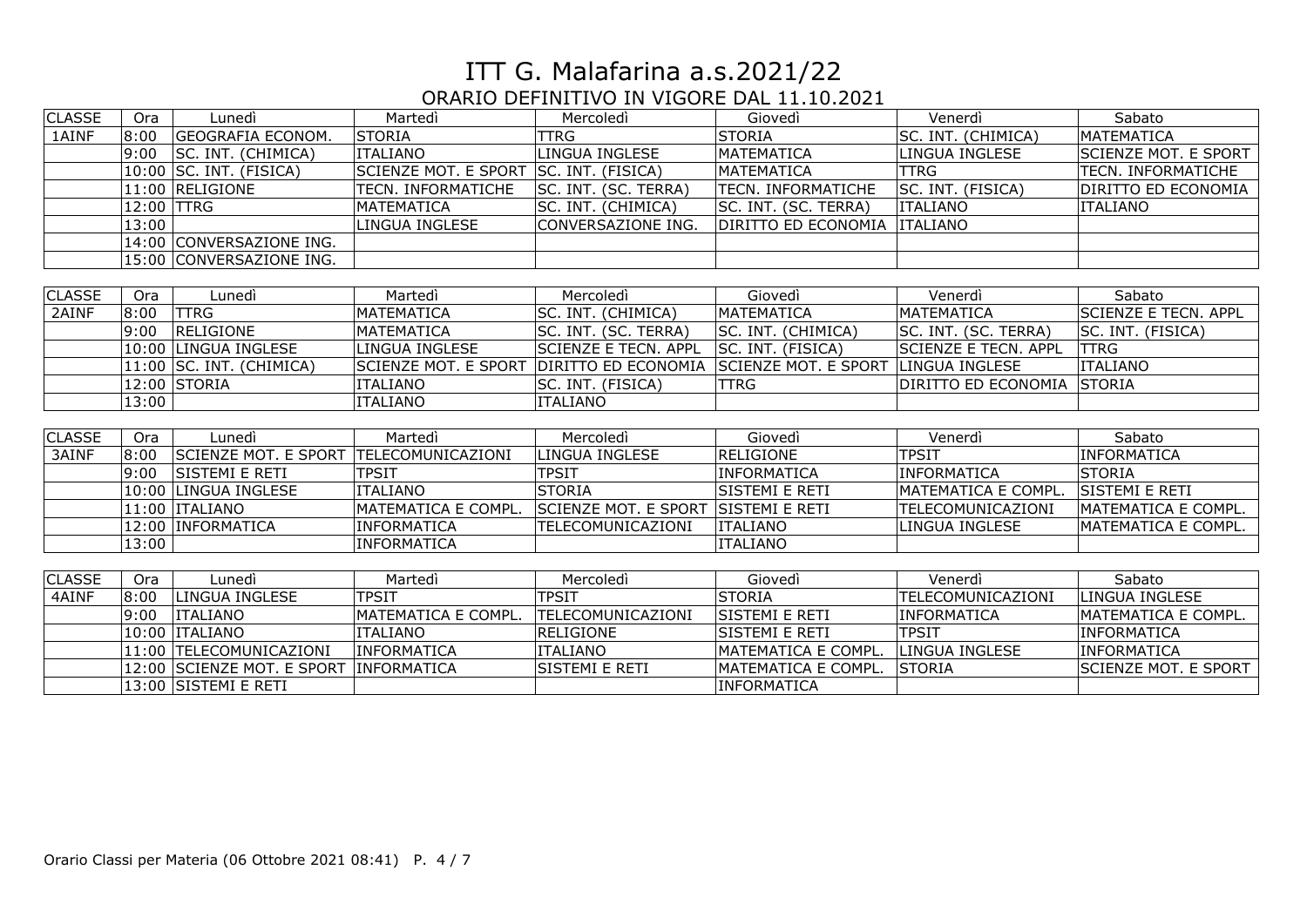| <b>CLASSE</b> | Ora         | Lunedì                      | Martedì                     | Mercoledì                 | Giovedì               | Venerdì                     | Sabato                      |
|---------------|-------------|-----------------------------|-----------------------------|---------------------------|-----------------------|-----------------------------|-----------------------------|
| 5AINF         | 8:00        | INFORMATICA                 | SCIENZE MOT. E SPORT        | <b>GPOI</b>               | INFORMATICA           | LINGUA INGLESE              | <b>SCIENZE MOT. E SPORT</b> |
|               | 9:00        | <b>TPSIT</b>                | LINGUA INGLESE              | <b>LINGUA INGLESE</b>     | <b>ITALIANO</b>       | <b>GPOI</b>                 | <b>MATEMATICA</b>           |
|               | 10:00 TPSIT |                             | INFORMATICA                 | <b>TPSIT</b>              | <b>ITALIANO</b>       | <b>INFORMATICA</b>          | <b>STORIA</b>               |
|               |             | 11:00 SISTEMI E RETI        | <b>STORIA</b>               | <b>TPSIT</b>              | <b>MATEMATICA</b>     | <b>INFORMATICA</b>          | SISTEMI E RETI              |
|               |             | 12:00  SISTEMI E RETI       | <b>GPOI</b>                 | <b>ITALIANO</b>           | <b>MATEMATICA</b>     | SISTEMI E RETI              | <b>INFORMATICA</b>          |
|               |             | 13:00 ITALIANO              | RELIGIONE                   |                           |                       |                             |                             |
|               |             |                             |                             |                           |                       |                             |                             |
| <b>CLASSE</b> | Ora         | Lunedì                      | Martedì                     | Mercoledì                 | Giovedì               | Venerdì                     | Sabato                      |
| 1BINF         | 8:00        | SC. INT. (CHIMICA)          | <b>ITALIANO</b>             | <b>ITALIANO</b>           | SC. INT. (CHIMICA)    | <b>SCIENZE MOT. E SPORT</b> | <b>DIRITTO ED ECONOMIA</b>  |
|               | 9:00        | <b>MATEMATICA</b>           | SC. INT. (CHIMICA)          | <b>ITALIANO</b>           | TECN. INFORMATICHE    | SC. INT. (SC. TERRA)        | SC. INT. (FISICA)           |
|               |             | 10:00  MATEMATICA           | <b>GEOGRAFIA ECONOM.</b>    | SC. INT. (FISICA)         | <b>ITALIANO</b>       | <b>LINGUA INGLESE</b>       | TECN. INFORMATICHE          |
|               | 11:00 TTRG  |                             | <b>SCIENZE MOT. E SPORT</b> | <b>LINGUA INGLESE</b>     | <b>STORIA</b>         | <b>STORIA</b>               | TTRG                        |
|               |             | 12:00 LINGUA INGLESE        | RELIGIONE                   | <b>TECN. INFORMATICHE</b> | MATEMATICA            | SC. INT. (FISICA)           | SC. INT. (SC. TERRA)        |
|               | 13:00       |                             |                             | DIRITTO ED ECONOMIA       | <b>ITTRG</b>          | MATEMATICA                  |                             |
|               |             |                             |                             |                           |                       |                             |                             |
| <b>CLASSE</b> | <b>Ora</b>  | Lunedì                      | Martedì                     | Mercoledì                 | Giovedì               | Venerdì                     | Sabato                      |
| 2BINF         | 8:00        | <b>ITALIANO</b>             | <b>MATEMATICA</b>           | <b>RELIGIONE</b>          | <b>TTRG</b>           | <b>ITALIANO</b>             | <b>TTRG</b>                 |
|               | 9:00        | <b>STORIA</b>               | <b>ITALIANO</b>             | <b>TTRG</b>               | SC. INT. (FISICA)     | <b>ITALIANO</b>             | SC. INT. (SC. TERRA)        |
|               |             | 10:00 SC. INT. (CHIMICA)    | STORIA                      | MATEMATICA                | DIRITTO ED ECONOMIA   | SC. INT. (CHIMICA)          | SC. INT. (FISICA)           |
|               |             | 11:00 SC. INT. (SC. TERRA)  | SC. INT. (CHIMICA)          | MATEMATICA                | LINGUA INGLESE        | <b>SCIENZE E TECN. APPL</b> | SCIENZE E TECN. APPL        |
|               |             | 12:00 SCIENZE E TECN. APPL  | SCIENZE MOT. E SPORT        | SC. INT. (FISICA)         | SCIENZE MOT. E SPORT  | <b>MATEMATICA</b>           | DIRITTO ED ECONOMIA         |
|               |             | 13:00 LINGUA INGLESE        | CONVERSAZIONE ING.          |                           |                       | LINGUA INGLESE              |                             |
|               | 14:00       |                             |                             | CONVERSAZIONE ING.        |                       |                             |                             |
|               | 15:00       |                             |                             | CONVERSAZIONE ING.        |                       |                             |                             |
|               |             |                             |                             |                           |                       |                             |                             |
| <b>CLASSE</b> | Ora         | Lunedì                      | Martedì                     | Mercoledì                 | Giovedì               | Venerdì                     | Sabato                      |
| 3BINF         | 8:00        | <b>SCIENZE MOT. E SPORT</b> | INFORMATICA                 | <b>STORIA</b>             | TELECOMUNICAZIONI     | <b>TPSIT</b>                | <b>ITALIANO</b>             |
|               | 9:00        | <b>INFORMATICA</b>          | TELECOMUNICAZIONI           | <b>TPSIT</b>              | lsistemi e reti       | LINGUA INGLESE              | <b>ITALIANO</b>             |
|               |             | 10:00 RELIGIONE             | <b>ITALIANO</b>             | SCIENZE MOT. E SPORT      | <b>SISTEMI E RETI</b> | <b>STORIA</b>               | MATEMATICA E COMPL.         |
|               |             | 11:00 LINGUA INGLESE        | IMATEMATICA E COMPL.        | SISTEMI E RETI            | <b>INFORMATICA</b>    | <b>ITALIANO</b>             | LINGUA INGLESE              |
|               |             | 12:00  TELECOMUNICAZIONI    | MATEMATICA E COMPL.         | MATEMATICA E COMPL.       | INFORMATICA           | INFORMATICA                 | SISTEMI E RETI              |
|               | 13:00 TPSIT |                             |                             |                           |                       | <b>INFORMATICA</b>          |                             |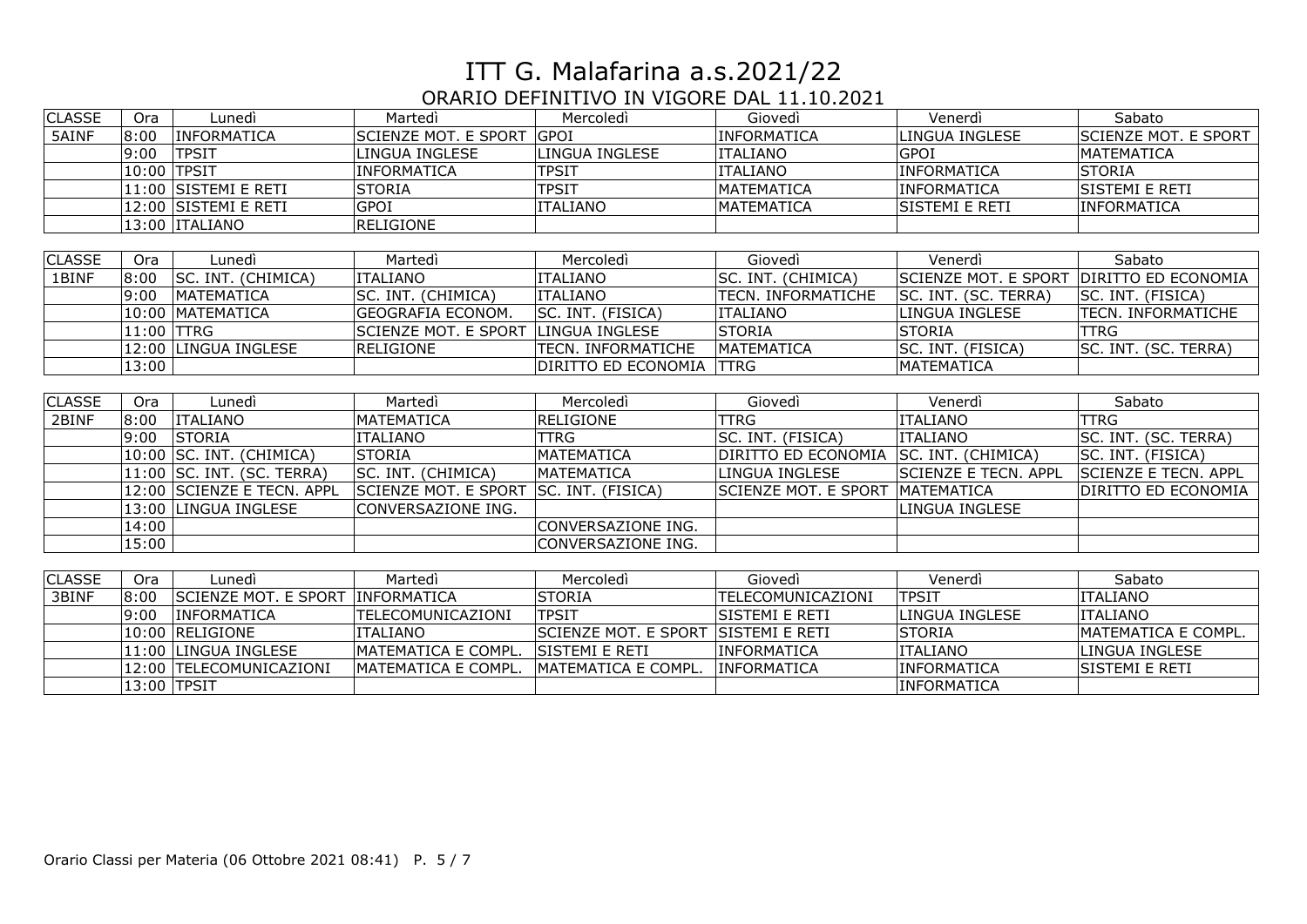| <b>CLASSE</b> | Ora         | Lunedì                                    | Martedì              | Mercoledì            | Giovedì                       | Venerdì                     | Sabato                      |
|---------------|-------------|-------------------------------------------|----------------------|----------------------|-------------------------------|-----------------------------|-----------------------------|
| 4BINF         | 8:00        | TELECOMUNICAZIONI                         | LINGUA INGLESE       | TELECOMUNICAZIONI    | ITALIANO                      | <b>ITALIANO</b>             | RELIGIONE                   |
|               | 9:00        | <b>INFORMATICA</b>                        | <b>TPSIT</b>         | <b>TPSIT</b>         | STORIA                        | <b>ITALIANO</b>             | SISTEMI E RETI              |
|               |             | 10:00 SCIENZE MOT. E SPORT                | MATEMATICA E COMPL.  | <b>STORIA</b>        | TELECOMUNICAZIONI             | SISTEMI E RETI              | LINGUA INGLESE              |
|               |             | 11:00 MATEMATICA E COMPL.                 | MATEMATICA E COMPL.  | INFORMATICA          | INFORMATICA                   | MATEMATICA E COMPL.         | <b>SCIENZE MOT. E SPORT</b> |
|               |             | 12:00 LINGUA INGLESE                      | <b>ITALIANO</b>      | SISTEMI E RETI       | INFORMATICA                   | <b>INFORMATICA</b>          | <b>TPSIT</b>                |
|               | 13:00       |                                           |                      | SISTEMI E RETI       |                               | <b>INFORMATICA</b>          |                             |
|               |             |                                           |                      |                      |                               |                             |                             |
| <b>CLASSE</b> | Ora         | Lunedì                                    | Martedì              | Mercoledì            | Giovedì                       | Venerdì                     | Sabato                      |
| 5BINF         | 8:00        | MATEMATICA                                | <b>GPOI</b>          | MATEMATICA           | <b>SCIENZE MOT. E SPORT</b>   | GPOI                        | STORIA                      |
|               | 9:00        | LINGUA INGLESE                            | <b>INFORMATICA</b>   | <b>MATEMATICA</b>    | <b>RELIGIONE</b>              | <b>TPSIT</b>                | <b>TPSIT</b>                |
|               |             | 10:00 INFORMATICA                         | SISTEMI E RETI       | LINGUA INGLESE       | <b>INFORMATICA</b>            | <b>TPSIT</b>                | <b>INFORMATICA</b>          |
|               |             | 11:00 INFORMATICA                         | <b>ITALIANO</b>      | <b>GPOI</b>          | <b>STORIA</b>                 | <b>ITALIANO</b>             | <b>INFORMATICA</b>          |
|               |             | 12:00 SCIENZE MOT. E SPORT                | <b>ITALIANO</b>      | <b>ITALIANO</b>      | SISTEMI E RETI                | SISTEMI E RETI              | LINGUA INGLESE              |
|               | 13:00       |                                           |                      | <b>TPSIT</b>         |                               | SISTEMI E RETI              |                             |
|               |             |                                           |                      |                      |                               |                             |                             |
| <b>CLASSE</b> | Ora         | Lunedì                                    | Martedì              | Mercoledì            | Giovedì                       | Venerdì                     | Sabato                      |
| 1CINF         | 8:00        | <b>TTRG</b>                               | SC. INT. (CHIMICA)   | SC. INT. (SC. TERRA) | SC. INT. (FISICA)             | <b>GEOGRAFIA ECONOM.</b>    | MATEMATICA                  |
|               | 9:00        | <b>ITALIANO</b>                           | TECN. INFORMATICHE   | MATEMATICA           | LINGUA INGLESE                | <b>TTRG</b>                 | <b>TTRG</b>                 |
|               |             | 10:00 ITALIANO                            | <b>ITALIANO</b>      | MATEMATICA           | <b>STORIA</b>                 | RELIGIONE                   | DIRITTO ED ECONOMIA         |
|               |             | 11:00 LINGUA INGLESE                      | STORIA               | SC. INT. (CHIMICA)   | <b>MATEMATICA</b>             | SC. INT. (FISICA)           | <b>SCIENZE MOT. E SPORT</b> |
|               |             | 12:00 SC. INT. (SC. TERRA)                | LINGUA INGLESE       | DIRITTO ED ECONOMIA  | TECN. INFORMATICHE            | SC. INT. (CHIMICA)          | TECN. INFORMATICHE          |
|               | 13:00       |                                           | SC. INT. (FISICA)    | <b>ITALIANO</b>      | <b>SCIENZE MOT. E SPORT</b>   |                             |                             |
|               |             |                                           |                      |                      |                               |                             |                             |
| <b>CLASSE</b> | Ora         | Lunedì                                    | Martedì              | Mercoledì            | Giovedì                       | Venerdì                     | Sabato                      |
| 2CINF         | 8:00        | SCIENZE MOT. E SPORT SCIENZE E TECN. APPL |                      | SCIENZE E TECN. APPL | <b>TTRG</b>                   | SC. INT. (FISICA)           | <b>TTRG</b>                 |
|               | 9:00        | LINGUA INGLESE                            | DIRITTO ED ECONOMIA  | <b>ITALIANO</b>      | <b>ITALIANO</b>               | <b>ITALIANO</b>             | SC. INT. (CHIMICA)          |
|               |             | 10:00 SC. INT. (SC. TERRA)                | MATEMATICA           | <b>ITALIANO</b>      | LINGUA INGLESE                | <b>STORIA</b>               | MATEMATICA                  |
|               |             | 11:00 STORIA                              | MATEMATICA           | MATEMATICA           | DIRITTO ED ECONOMIA RELIGIONE |                             | SC. INT. (FISICA)           |
|               | 12:00 TTRG  |                                           | SC. INT. (FISICA)    | LINGUA INGLESE       | SC. INT. (SC. TERRA)          | <b>SCIENZE E TECN. APPL</b> | SCIENZE MOT. E SPORT        |
|               | 13:00       |                                           |                      | SC. INT. (CHIMICA)   |                               | SC. INT. (CHIMICA)          |                             |
|               |             |                                           |                      |                      |                               |                             |                             |
| <b>CLASSE</b> | Ora         | Lunedì                                    | Martedì              | Mercoledì            | Giovedì                       | Venerdì                     | Sabato                      |
| 3CINF         | 8:00        | <b>SISTEMI E RETI</b>                     | SCIENZE MOT. E SPORT | <b>INFORMATICA</b>   | <b>INFORMATICA</b>            | <b>INFORMATICA</b>          | LINGUA INGLESE              |
|               | 9:00        | TELECOMUNICAZIONI                         | <b>ITALIANO</b>      | INFORMATICA          | TELECOMUNICAZIONI             | TELECOMUNICAZIONI           | LINGUA INGLESE              |
|               |             | 10:00 LINGUA INGLESE                      | SISTEMI E RETI       | MATEMATICA E COMPL.  | SISTEMI E RETI                | <b>SCIENZE MOT. E SPORT</b> | <b>TPSIT</b>                |
|               | 11:00 TPSIT |                                           | INFORMATICA          | STORIA               | SISTEMI E RETI                | <b>ITALIANO</b>             | MATEMATICA E COMPL.         |
|               |             | 12:00 RELIGIONE                           | <b>INFORMATICA</b>   | <b>TPSIT</b>         | <b>ITALIANO</b>               | <b>STORIA</b>               | MATEMATICA E COMPL.         |
|               | 13:00       |                                           | MATEMATICA E COMPL.  |                      | <b>ITALIANO</b>               |                             |                             |